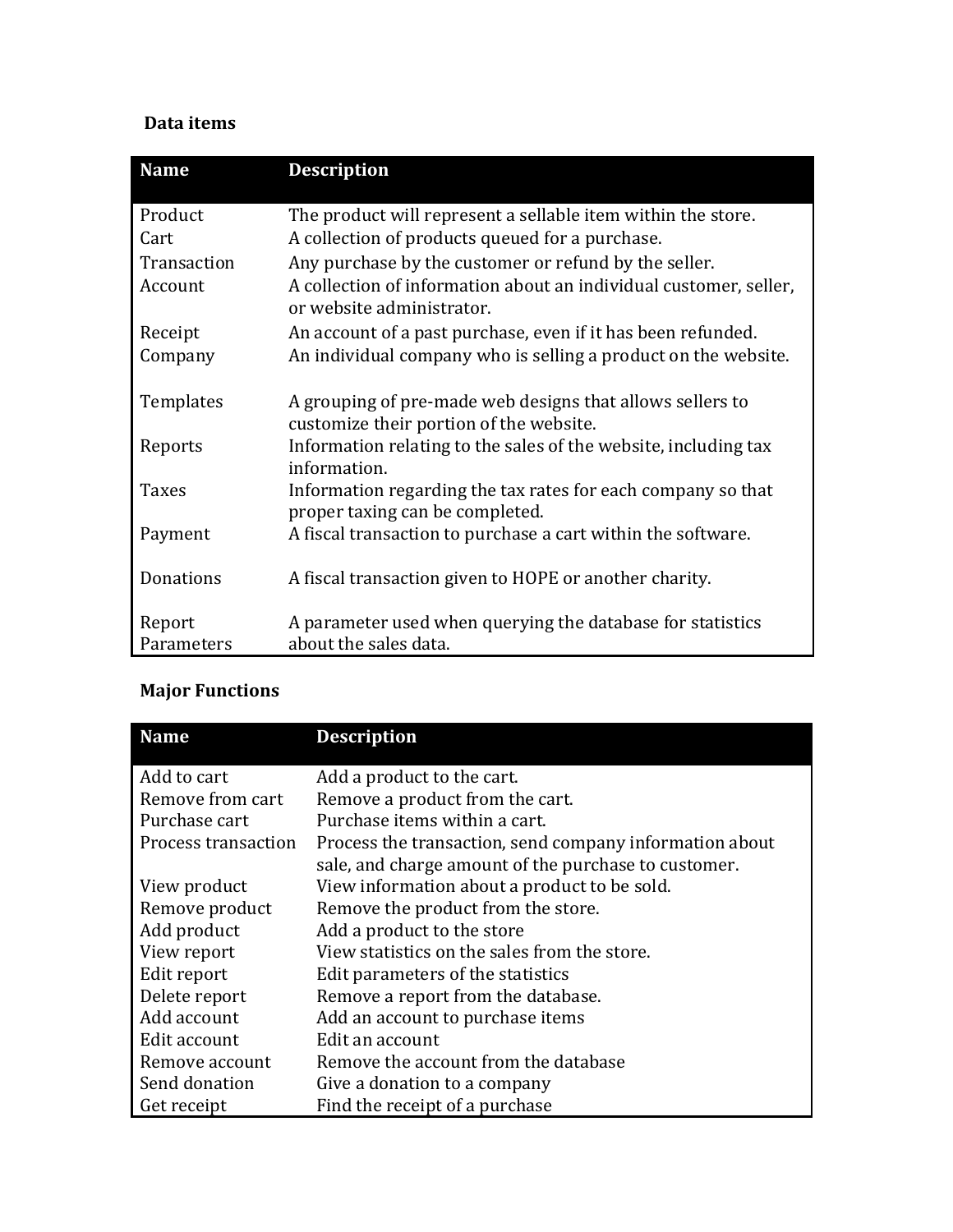| Add tax rate     | Add a tax rate for a company for accurate tax charging |
|------------------|--------------------------------------------------------|
|                  | purposes.                                              |
| Edit tax rate    | Edit a tax rate for a company                          |
| Remove tax rate  | Remove a tax rate for a company                        |
| Add template     | Add a HTML template for company pages on the website   |
| Edit template    | Edit a HTML template for company pages on the website  |
| Remove template  | Remove a HTML template                                 |
| Add company      | Add a seller to the website                            |
| Edit company     | Edit a seller on the website                           |
| Remove company   | Remove a seller on the website                         |
| View by cause    | View products by cause                                 |
| View by category | View products by category                              |
| View by company  | View products by company                               |

| <b>Name</b>         | Input                               | <b>Output</b>   |
|---------------------|-------------------------------------|-----------------|
| Add to cart         | <b>Array of Products</b>            | Cart            |
| Remove from cart    | Product                             | Cart            |
| Purchase cart       | Cart                                | Transaction     |
| Process transaction | Transaction                         | Receipt         |
| View product        | Product ID                          | Product         |
| Remove product      | Product                             | null            |
| Add product         | Product, Company                    | null            |
| View report         | Report parameters                   | Report          |
| Edit report         | Report, Report parameters           | Report          |
| Delete report       | Report                              | null            |
| Add account         | <b>Account Information</b>          | Account         |
| Edit account        | <b>Account, Account Information</b> | Account         |
| Remove account      | Account                             | Null            |
| Send donation       | Donation                            | Transaction     |
| Get receipt         | Transaction                         | Receipt         |
| Add tax rate        | <b>Tax Rate Information</b>         | <b>Tax Rate</b> |
| Edit tax rate       | <b>Tax Rate</b>                     | <b>Tax Rate</b> |
| Remove tax rate     | <b>Tax Rate</b>                     | Null            |
| Add template        | Template source code                | Template        |
| Edit template       | Template                            | Template        |
| Remove template     | Template                            | Null            |
| Add company         | <b>Company Information</b>          | Company         |